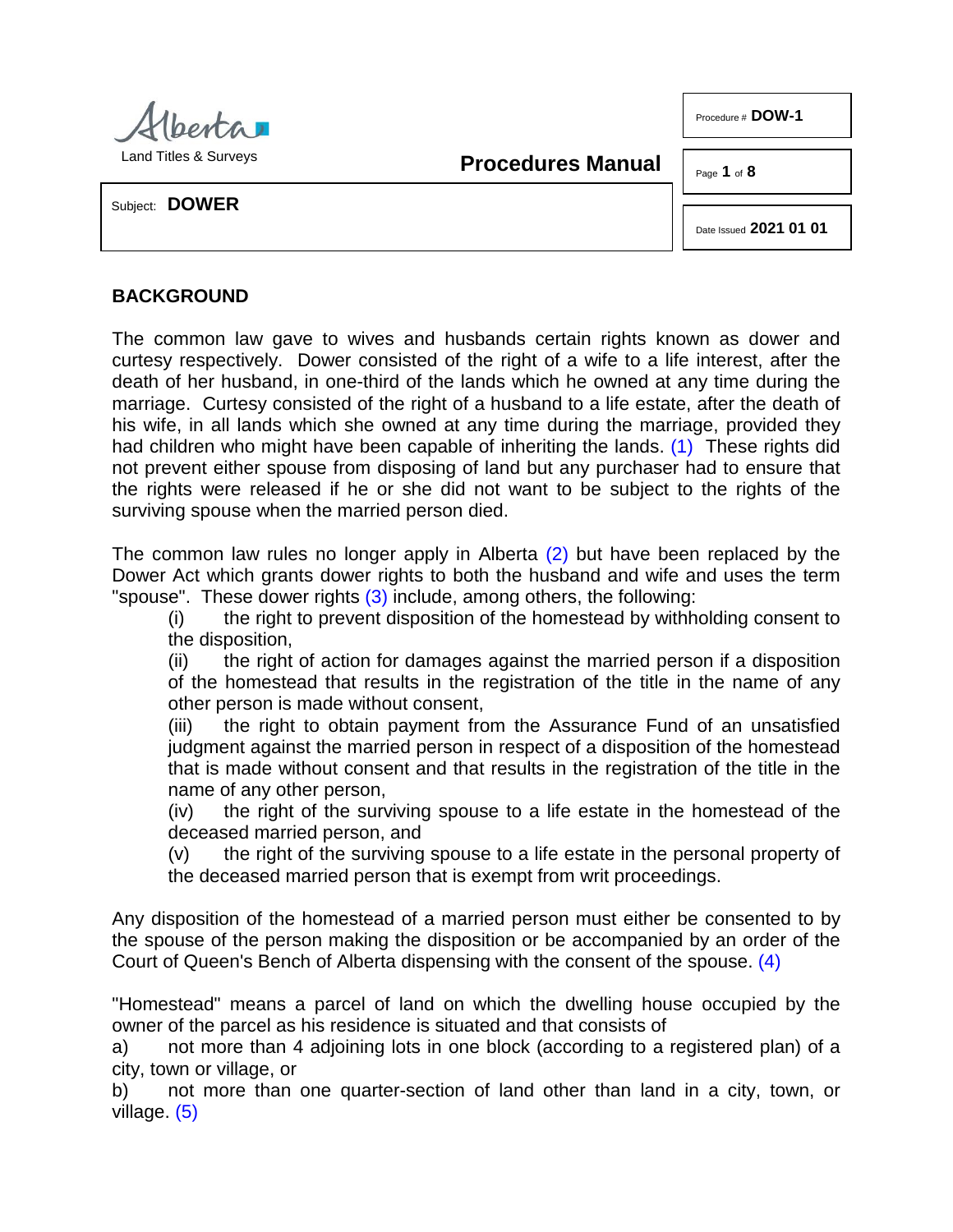Land which becomes a homestead remains so, notwithstanding the acquisition of another homestead or a change of residence, until

a) a transfer of land by the married person is registered,

b) a release of dower rights by the spouse of the married person is registered, or

c) a judgment for damages against the married person is obtained by the spouse of the married person in respect of any land disposed of by the married person and is registered at the Land Titles Office. [\(6\)](#page-6-5)

## **REGISTRATION PROCEDURE**

1. Dispositions by individuals which must be checked to ensure that dower requirements have been complied with include the following documents: [\(7\)](#page-6-6)

- <span id="page-1-2"></span><span id="page-1-1"></span><span id="page-1-0"></span>a transfer.
- a lease for more than three years, [\(8\)](#page-6-7)
- a mortgage or encumbrance,
- any other instrument intended to convey or transfer an interest in land, such as an easement, party wall agreement, utility right of way, restrictive covenant, encroachment agreement, transfer or surrender of lease, etc.
- 2. Compliance with the Dower Act is established primarily by the following methods:
	- consent and acknowledgement by spouse
	- affidavit establishing that the land is not a homestead
	- court order (or FIAT) dispensing with consent

3. **Consent and Acknowledgement** - The consent in writing of the spouse of the married person to any disposition is to be in the prescribed form [\(FORM A\).](http://www.servicealberta.ca/pdf/ltmanual/DOW-1-FORM%20A.pdf) It must state that the spouse consents to the disposition of the homestead and has executed the consent for the purpose of giving up the life estate of the spouse and other dower rights of the spouse in the homestead to the extent necessary to give effect to the disposition. [\(9\)](#page-6-8)

<span id="page-1-3"></span>4. The consent required for the *inter vivos* (during life) disposition of the homestead must be contained in or annexed to the instrument by which the disposition is effected. If the consent appears on one of the numbered pages of the instrument or if there is some other reasonable indication that the consent formed part of the original instrument, it will be considered to be contained in the instrument. If the consent appears to have been attached to the original instrument, the signature of the spouse on both the consent and the instrument is required.  $(10)$  If there is doubt as to whether the consent has been annexed to the instrument or is contained in the instrument, a letter from the solicitor for the transferor stating that the consent formed part of the original document may be accepted.

<span id="page-1-5"></span><span id="page-1-4"></span>5. When the spouse of a married person executes a consent to a disposition or executes a disposition containing the consent, the spouse must make an acknowledgment apart from the married person [\(11\)](#page-6-10) before a person authorized to take proof of the execution of instruments under the Land Titles Act (see procedures under [AFF-1](http://www.servicealberta.ca/pdf/ltmanual/AFF-1.pdf) and [AFF-2\)](http://www.servicealberta.ca/pdf/ltmanual/AFF-2.pdf). A certificate of acknowledgment in the prescribed form [\(FORM C\)](http://www.servicealberta.ca/pdf/ltmanual/DOW-1-FORM%20C.pdf)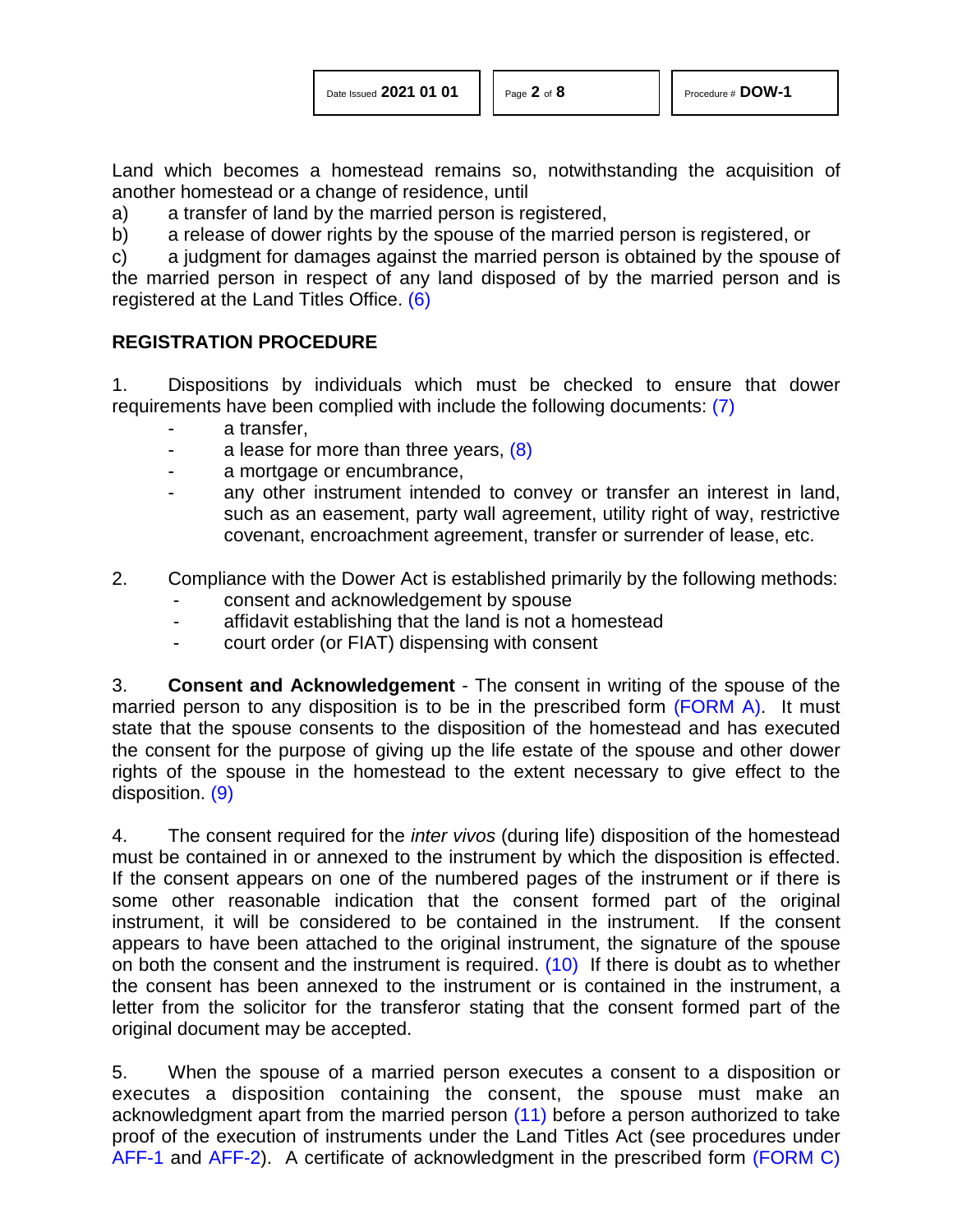<span id="page-2-1"></span><span id="page-2-0"></span>must be endorsed on or attached to the disposition. [\(12\)](#page-6-11) The Court of Queen's Bench (via order or FIAT) may authorize the registration of a disposition notwithstanding that the making of the acknowledgment is defective. [\(13\)](#page-6-12)

<span id="page-2-2"></span>6. The consent of the spouse of a married person is not required when the married person is required to make a disposition of the homestead by the operation of regulations under the Agricultural and Recreational Land Ownership Act and section 35 of the Citizenship Act (Canada). [\(14\)](#page-6-13) A disposition to which this applies should be referred to the Foreign Ownership of Land Administration representative for confirmation.

7. **Affidavit** - When a disposition of land that

a) does not purport to be consented to, and

b) is not accompanied by an order dispensing with the consent,

<span id="page-2-3"></span>is presented for registration, an affidavit of the owner in the prescribed form [\(FORM B\)](http://www.servicealberta.ca/pdf/ltmanual/DOW-1-FORM_B.pdf) must be provided. [\(15\)](#page-6-14)

<span id="page-2-4"></span>8. When a disposition is executed under a power of attorney, the party executing the disposition may make the dower affidavit [\(FORM B\)](http://www.servicealberta.ca/pdf/ltmanual/DOW-1-FORM_B.pdf) if he is acquainted with the facts. [\(16\)](#page-6-15) Neither the consent of spouse [\(FORM A\)](http://www.servicealberta.ca/pdf/ltmanual/DOW-1-FORM_A.pdf) nor the certificate of acknowledgment by spouse [\(FORM C\)](http://www.servicealberta.ca/pdf/ltmanual/DOW-1-FORM_C.pdf) may be executed by an attorney under a power of attorney because the intent of a consent and acknowledgment cannot properly be said to have been accomplished through an attorney and there is no specific authorizing provision as there is for the dower affidavit.

<span id="page-2-5"></span>9. **Court Order** - A court order (or FIAT) dispensing with the consent of the spouse may be obtained as provided for in section 10 of the Dower Act. The disposition document accompanied by either a certified copy of the order or a FIAT is registered in the same manner as if the spouse of the married person had consented to the disposition. [\(17\)](#page-7-0) The order (or FIAT) only extinguishes the dower right of the spouse to the extent that the voluntary consent of the spouse would have done. [\(18\)](#page-7-1) The requirements of section 191 of the Land Titles Act must be complied with (see procedure under [ORD-1\)](http://www.servicealberta.ca/pdf/ltmanual/ORD-1.pdf).

<span id="page-2-6"></span>10. **Release of Dower Rights** - The spouse of a married person may execute in the prescribed form [\(FORM D\)](http://www.servicealberta.ca/pdf/ltmanual/DOW-1-FORM_D.pdf) a release of dower rights in the homestead of the married person. The release must be supported by the affidavit of the spouse in the prescribed form [\(FORM E\).](http://www.servicealberta.ca/pdf/ltmanual/DOW-1-FORME.pdf) A release of dower rights when registered has the following effect:

a) the land described in the release ceases to be the homestead of the married person, and

<span id="page-2-7"></span>b) the spouse of the married person ceases to have any dower rights in the land described in the release [\(19\)](#page-7-2)

c) the Registrar shall endorse a release of dower rights on the certificate of title.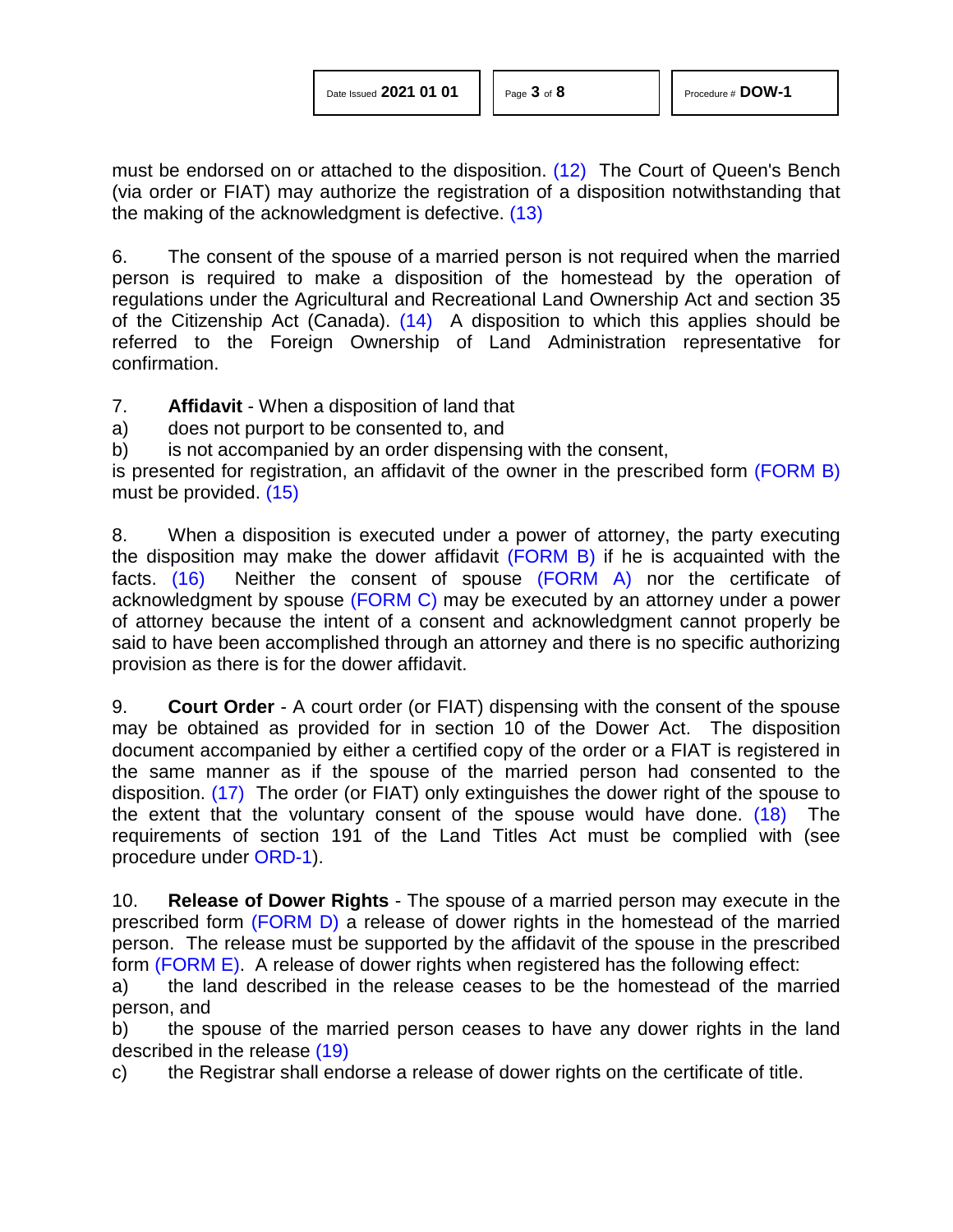11. A release is only registrable if it contains a proper legal description.

<span id="page-3-0"></span>A witness and an affidavit of execution are required. [\(20\)](#page-7-3)

<span id="page-3-1"></span>12. The release of dower rights and supporting affidavit must be executed and sworn by the spouse apart from the married person in whose favour the release is made. Also, the witness and commissioner of the supporting affidavit must be a solicitor, barrister, lawyer or attorney-at-law other than the solicitor or the partner or employee of the solicitor acting for the married person in whose favour the release is made. [\(21\)](#page-7-4) If the information in the documentation submitted for registration indicates that the latter requirement may not have been complied with, confirmation should be requested; otherwise, the requirement may be assumed to have been complied with.

13. A disposition of land which relies on a release of dower rights must be accompanied by an affidavit in the prescribed form [\(FORM B](http://www.servicealberta.ca/pdf/ltmanual/DOW-1-FORM_B.pdf) or [FORM G\).](http://www.servicealberta.ca/pdf/ltmanual/DOW-1-FORMG.pdf) FORM B or FORM G is required even when the release of dower is submitted simultaneously with other documents. The purpose of the affidavit is to verify that the person executing the disposition is still married to the person who executed the release. If the release is submitted with a disposition, the form should be modified to identify the release by its date rather than registration particulars. The release is not carried forward to the new certificate of title.

<span id="page-3-2"></span>14. If a release of dower rights is contained in an agreement (usually a separation agreement or minutes of settlement in a divorce action), [\(22\)](#page-7-5) the agreement is not registrable but can be used to obtain a court order (or FIAT) dispensing with consent pursuant to section 10.

The SPIN2 document type to be used when creating a Document Registration Request (DRR) form is: Release of Dower Rights

The code used for registration at Land Titles is: REDR

15. **Revocation of a Release of Dower Rights** - Revocation of a release of dower rights can be effected by the spouse registering a caveat revoking the release of dower against the land in which the dower has been released. The caveat is registered as a discharge of the release of dower rights.

Notice of the registered caveat must be sent manually by mail to the person against whose title the caveat is registered. [Tariff item 5\(1\)](http://www.servicealberta.ca/pdf/ltmanual/APPENDIXI.PDF) is charged for registration of the caveat. A fee adjustment must be made by charging the difference between the discharge fee and the caveat fee under "other services" using the miscellaneous (MISC) code.

<span id="page-3-3"></span>Upon registration of the caveat, the spouse is then entitled to dower rights in the land to the same extent as if the release of dower rights had never been registered, subject to any rights that have accrued to or been acquired by a person in the land in good faith and for valuable consideration before the filing of the caveat. [\(23\)](#page-7-6)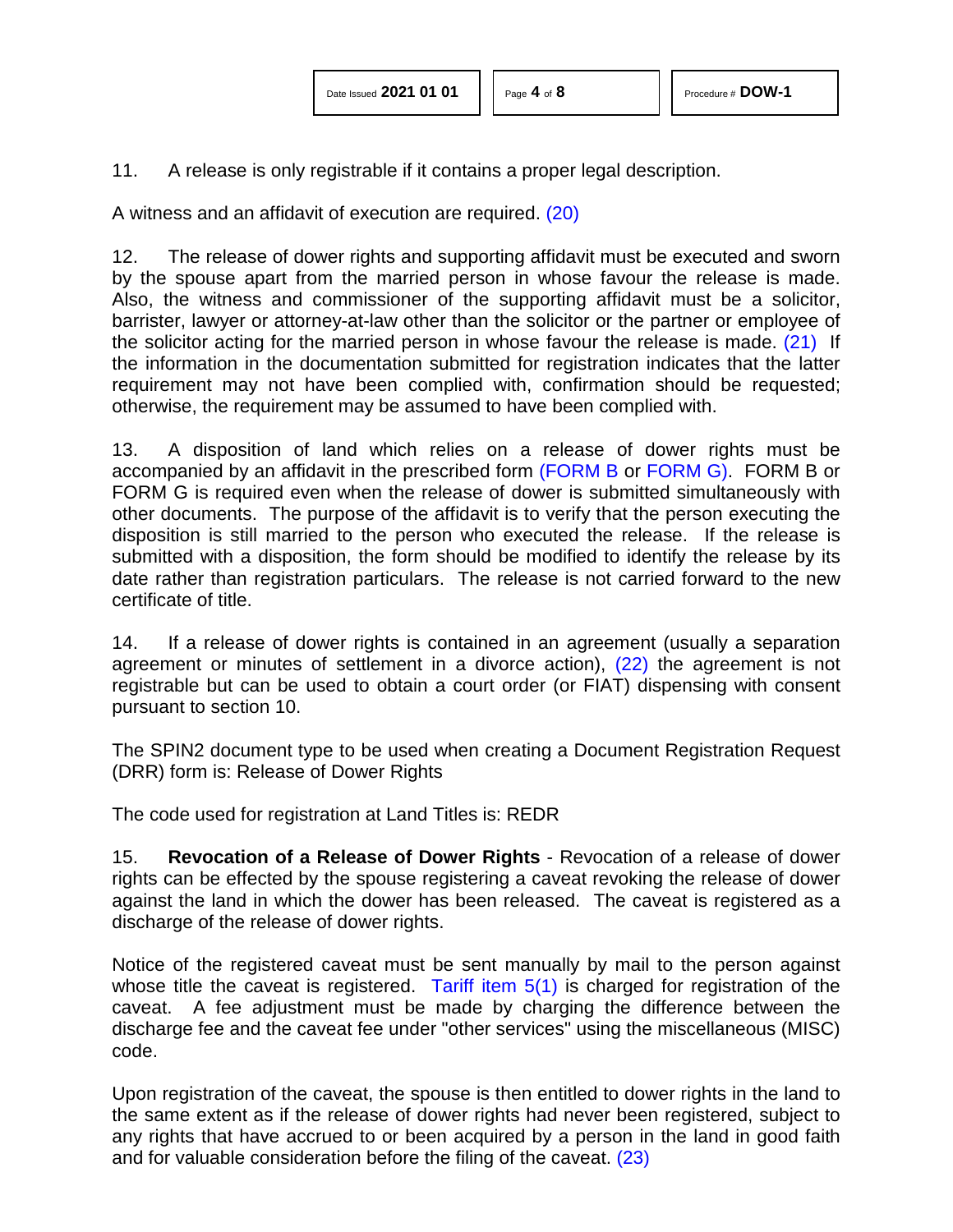16. A release of dower rights may also be discharged by a formerly married person by registering a statutory declaration which states that he is no longer married to the person who executed the release.

17. **Agreement for Sale** - A transfer which does not otherwise comply with dower requirements can be registered if the transferee files

a) the agreement for sale accompanied by either the consent and acknowledgment of the spouse or an order (or FIAT) dispensing with consent, and

<span id="page-4-0"></span>b) an affidavit identifying the transferee as the purchaser under the agreement for sale. [\(24\)](#page-7-7)

18. **Transfer to Spouse** - Compliance with the Dower Act is not required where there is evidence which confirms that the spouse of the transferor is the sole transferee. The evidence should be by way of statutory declaration stating that the transferee is (or was at the time of death) the spouse of the transferor or by way of a similar addition to the affidavit of attestation or the affidavit of transferee. [\(25\)](#page-7-8)

<span id="page-4-1"></span>19. **Co-tenants** - If there are more than two joint tenants or tenants in common in land, or if there are only two and they both execute a disposition, there are no dower requirements to be complied with since

<span id="page-4-2"></span>a) if one of the co-tenants is not the spouse of another co-tenant, the land is not a homestead and the Dower Act does not apply, [\(26\)](#page-7-9) or

<span id="page-4-3"></span>b) if the co-tenants are married to each other, the execution of the disposition by them (or on their behalf pursuant to a power of attorney) constitutes a consent by each of them to the release of their dower rights. [\(27\)](#page-7-10)

However, if a disposition is executed by only one of two tenants in common or one of two joint tenants, dower requirements must be complied with unless there is evidence establishing that the co-tenants are not married to each other. Assumptions cannot be made on the basis of surnames as persons with different surnames may be married to each other and persons with identical surnames may not be.

20. **Estate** - A disposition of land by the executor or administrator of the estate of a deceased married person must be

a) consented to by the surviving spouse [\(FORM H\)](http://www.servicealberta.ca/pdf/ltmanual/DOW-1-FORMH.pdf) (a certificate of acknowledgment is not required in this situation),

b) accompanied by a court order (or FIAT) dispensing with the consent of the spouse, or

<span id="page-4-4"></span>c) accompanied by an affidavit in the prescribed form [\(FORM G\).](http://www.servicealberta.ca/pdf/ltmanual/DOW-1-FORMG.pdf) [\(28\)](#page-7-11)

21. The executor or administrator may make an application pursuant to the provisions of section 22 for an order dispensing with the consent of a spouse to a disposition. A certified copy of the order must be presented for registration and is to be attached to the disposition document. The requirements of section 191 of the Land Titles Act must be complied with (see procedure under [ORD-1\)](http://www.servicealberta.ca/pdf/ltmanual/ORD-1.pdf).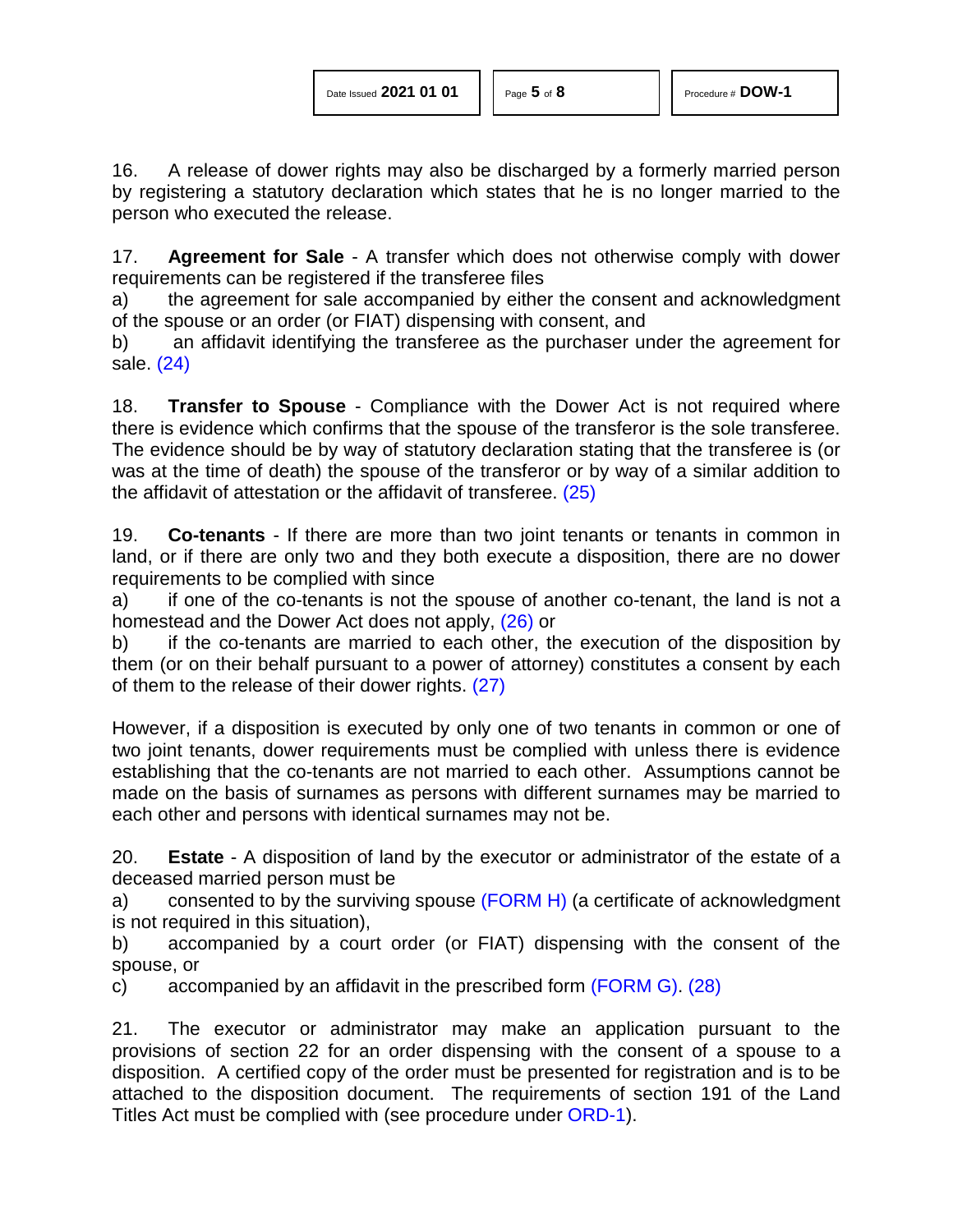| Date Issued 2021 01 01 |  |  |  |
|------------------------|--|--|--|
|------------------------|--|--|--|

<span id="page-5-0"></span>

22. **Dependent Adult Spouse** - A dower consent and acknowledgment can be accepted from a trustee who has been given powers under section 40 of the Dependent Adult Act, as section 40(a.1) specifically allows for this. A release of dower rights can only be accepted from a trustee, if the court order expressly gives that power to the trustee pursuant to section 40(j). Otherwise, dower compliance in respect of a dependent adult requires a court order (or FIAT) dispensing with consent pursuant to section 10(1)(f) of the Dower Act.

If the trustee has been granted authority under the Adult Guardianship and Trusteeship Act, please see [AGT-1](http://www.servicealberta.ca/pdf/ltmanual/AGT-1.pdf) for procedures. A release of dower rights can only be accepted from a trustee, if the court order expressly gives the power to the trustee.

23. **Election** - A life estate vests in the surviving spouse when the homestead of a married person is the subject of a disposition by will of the married person or the subject of a devolution on the death of the married person dying intestate. [\(29\)](#page-7-12) This right applies to only one homestead. If a married person dies owning two or more homesteads, the surviving spouse must elect in writing in which homestead the life estate is claimed.  $(30)$  The election is to be in the prescribed form [\(FORM F\)](http://www.servicealberta.ca/pdf/ltmanual/DOW-1-FORMF.pdf) with a witness and affidavit of execution and is registered against the certificate of title indicated in the election form with the following particulars:

## <span id="page-5-1"></span>"DOWER ELECTION BY JOAN SMITH"

The SPIN2 document type to be used when creating a Document Registration Request (DRR) form is: Instrument

The code used for registration at Land Titles is: INST

24. If the surviving spouse neglects or refuses to make an election within 3 months of the death of the married person, the executor or administrator may apply for a court order designating which parcel is the homestead to which the dower rights of the surviving spouse attach. A certified copy of the order is to be registered against the certificate of title as follows: [\(31\)](#page-7-14)

### <span id="page-5-3"></span><span id="page-5-2"></span>"DOWER ELECTION BY COURT ORDER IN FAVOUR OF JOAN SMITH"

25. The registration of the election or the order has the effect that all other land belonging to the deceased married person and not designated in the election or order shall be deemed not to be a homestead. The executor or administrator may transfer or dispose of such other land without any consent from the surviving spouse [\(32\)](#page-7-15) by completing the affidavit [\(FORM G\)](http://www.servicealberta.ca/pdf/ltmanual/DOW-1-FORMG.pdf) with the applicable clause stating that an election or order has been made.

The SPIN2 document type to be used when creating a Document Registration Request (DRR) form is: Order - Endorsement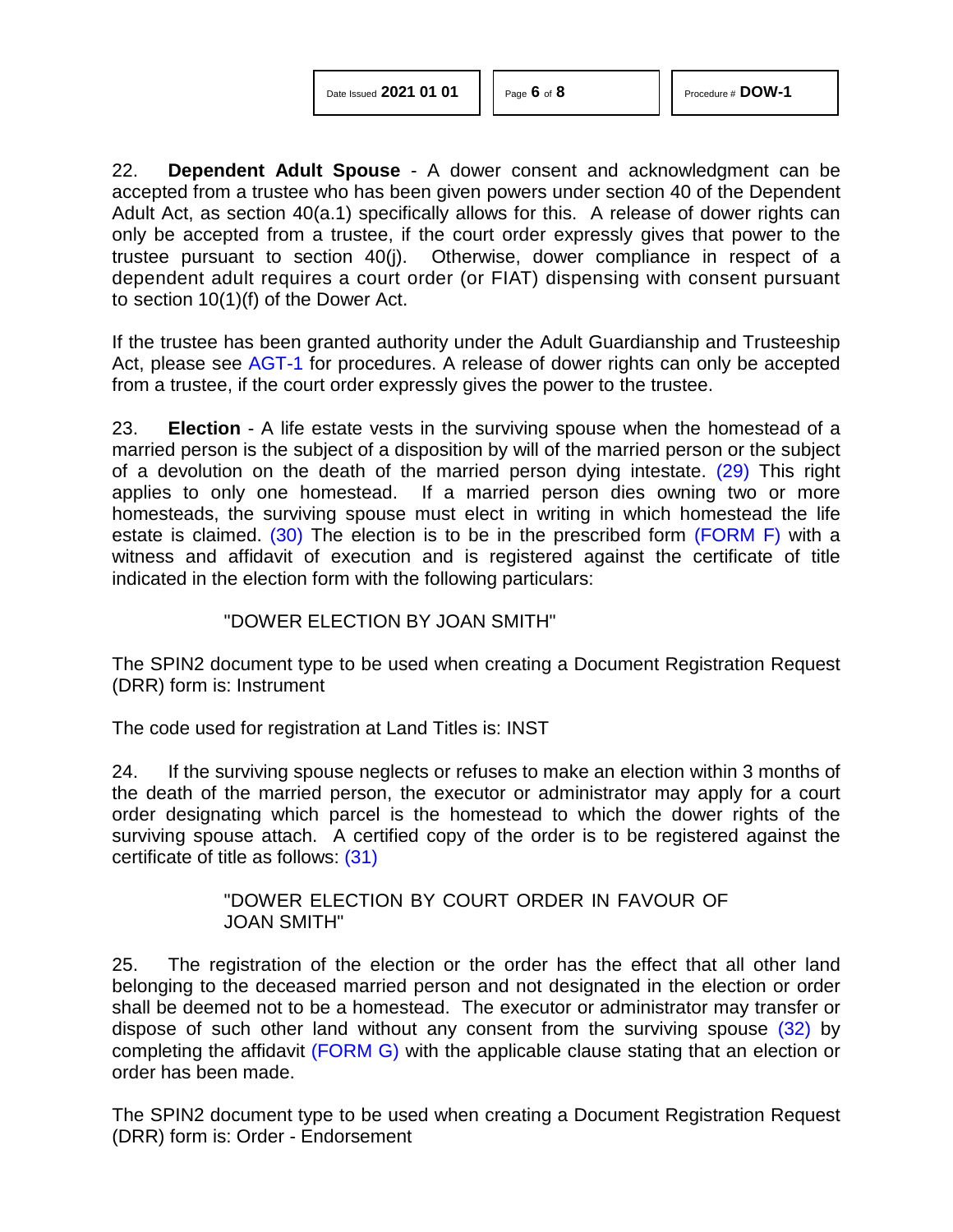<span id="page-6-19"></span><span id="page-6-16"></span>

| Date Issued 2021 01 01 |  |  |  |
|------------------------|--|--|--|
|------------------------|--|--|--|

The code used for registration at Land Titles is: ORDE

26. **Mines and Minerals** - The disposition of mines and minerals contained in or forming part of the homestead is covered by the Dower Act and requires the consent in writing of the spouse of the married person.  $(33)$  If a disposition of mines and minerals is not accompanied by any of the usual methods of evidencing compliance with the Dower Act, an affidavit or statutory declaration from the owner stating that he has never owned the surface rights is sufficient evidence that dower requirements do not apply.

<span id="page-6-17"></span>27. **Judgments Arising from Unauthorized Disposition of Homestead** - The Act provides a remedy, in the form of an action for damages, to a spouse who was denied his dower rights by virtue of a married person making a disposition of the homestead without either the consent of the spouse or an order (or FIAT) dispensing with consent. [\(34\)](#page-7-17) A certified copy of the judgment for damages together with proof that the judgment has been paid in full can be registered against land if legal descriptions are provided. [\(35\)](#page-7-18) A certified copy of a judgment together with a certified copy of an order directing payment of the judgment out of the Assurance Fund can also be registered. [\(36\)](#page-7-19) The judgment and order should be accompanied by a writ of enforcement against the married person.

<span id="page-6-18"></span>Future dispositions by the married person should be accompanied by a dower affidavit [\(FORM B\)](http://www.servicealberta.ca/pdf/ltmanual/DOW-1-FORM%20B.pdf) with the applicable statement referring to the registered judgment.

# **STATUTE AND CASE REFERENCES**

Statute references are to the Dower Act, R.S.A. 2000, c. D-15, unless otherwise indicated.

- <span id="page-6-0"></span>[1.](#page-0-0) Henry Campbell Black, *Black's Law Dictionary*, (4th rev. ed., 1968), pp. 459 - 460 and 580 - 581
- <span id="page-6-1"></span>[2.](#page-0-1) s. 3 and 4, Law of Property Act, R.S.A. 2000, c. L-7
- <span id="page-6-2"></span>[3.](#page-0-2) s. 1(c); s. 169 Land Titles Act, R.S.A. 2000, c. L-4; *McNeil v. Martin and Peters*  (1983), 2 W.W.R. 198 (Alta. C.A.); *Green Drop Ltd v. Schwormstede* 74 Alta. L.R. (2d) 161 (Alta. C.A.)
- <span id="page-6-3"></span>[4.](#page-0-3) s. 2(1)
- <span id="page-6-4"></span>[5.](#page-0-4) s. 1(d)
- <span id="page-6-5"></span>[6.](#page-1-0) s. 3
- <span id="page-6-6"></span>[7.](#page-1-1) s. 1(b)
- <span id="page-6-7"></span>[8.](#page-1-2) *Bank of Montreal v. Pawluk* (1994), 21 Alta. L.R. (3d) 410
- <span id="page-6-8"></span>[9.](#page-1-3) s. 4(2)
- <span id="page-6-9"></span>[10.](#page-1-4) s. 4; *Reynolds v. Ackerman* (1960), 32 W.W.R. 289 (Alta. S.C.T.D.)
- <span id="page-6-10"></span>[11.](#page-1-5) s. 5(1)
- <span id="page-6-11"></span>[12.](#page-2-0) s. 5(2)
- <span id="page-6-12"></span>[13.](#page-2-1) s. 5(3)
- <span id="page-6-13"></span>[14.](#page-2-2) s. 2(2)
- <span id="page-6-14"></span>[15.](#page-2-3) s. 4(6); s. 163, Land Titles Act
- <span id="page-6-15"></span>[16.](#page-2-4) s. 4(7); s. 163, Land Titles Act